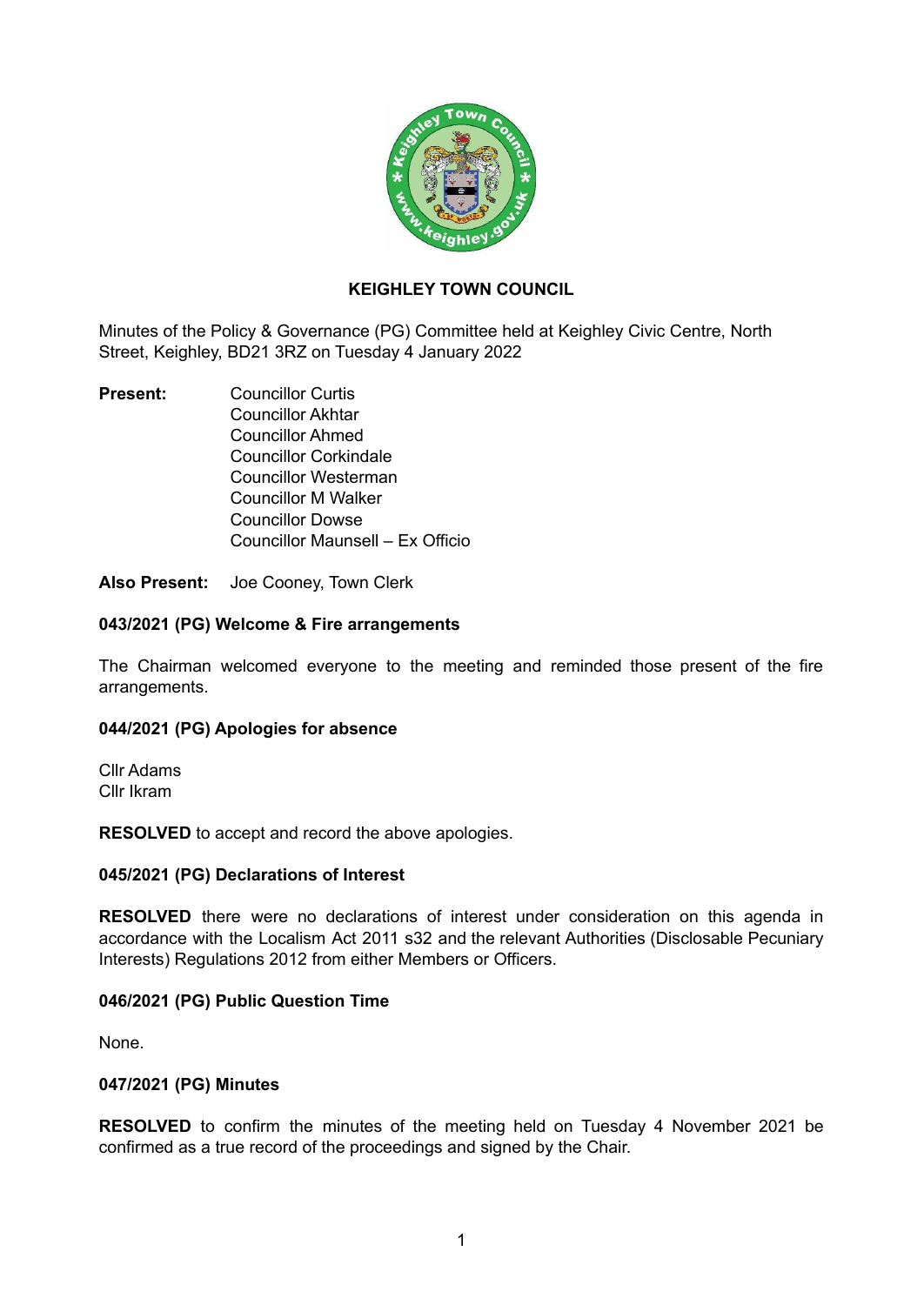# **048/2021 (PG) Progress Report**

The Progress Report was noted.

# **049/2021 (PG) Town Plan**

Members considered a report from Assistant Town Clerk/CDO on the latest progress with the Town Plan

**RESOLVED** members noted the update.

# **050/2021 (PG) Anti-Fraud Policy**

Members considered a report from the Town Clerk reviewing the Anti-Fraud Policy.

**RESOLVED** members agreed the current policy draft and recommend the policy to Council.

**RESOVED** subject to any amendments in regulations the policy be reviewed again in 2023.

# **051/2021 (PG) Pesticide Policy**

Members considered a report from the Town Clerk reviewing the Pesticide Policy.

**RESOLVED** members agreed the current policy draft and recommend the policy to Council.

**RESOVED** subject to any amendments in regulations the policy be reviewed again in 2023.

## **052/2021 (PG) Corporate Risk Assessment**

Members considered a report from the Town Clerk detailing the progress made on the Corporate Risk Assessment Action Plan.

**RESOLVED** members noted the progress made against the 2021 Corporate Risk Assessment Policy.

## **053/2021 (PG) Process for additional spending over agreed budget**

This item was added to the agenda at the request of Cllr Akhtar. Members discussed possible changes to Committee's terms of reference, scheme of delegation and Financial Regulations to clarify the role of the Finance & Audit Committee regarding requests for spending over and above the agreed annual budget.

**RESOLVED** members requested the Town Clerk draft terms of reference, scheme of delegations to ensure any additional budget requests are first considered by the Financial & Audit Committee prior to Full Council considering the request.

**RESOLVED** to request the Finance & Audit Committee to review the Financial Regulations and recommend any appropriate amendments to Full Council.

## **054/2021 (PG) Standing Orders relating to Non-attendance at committee meetings**